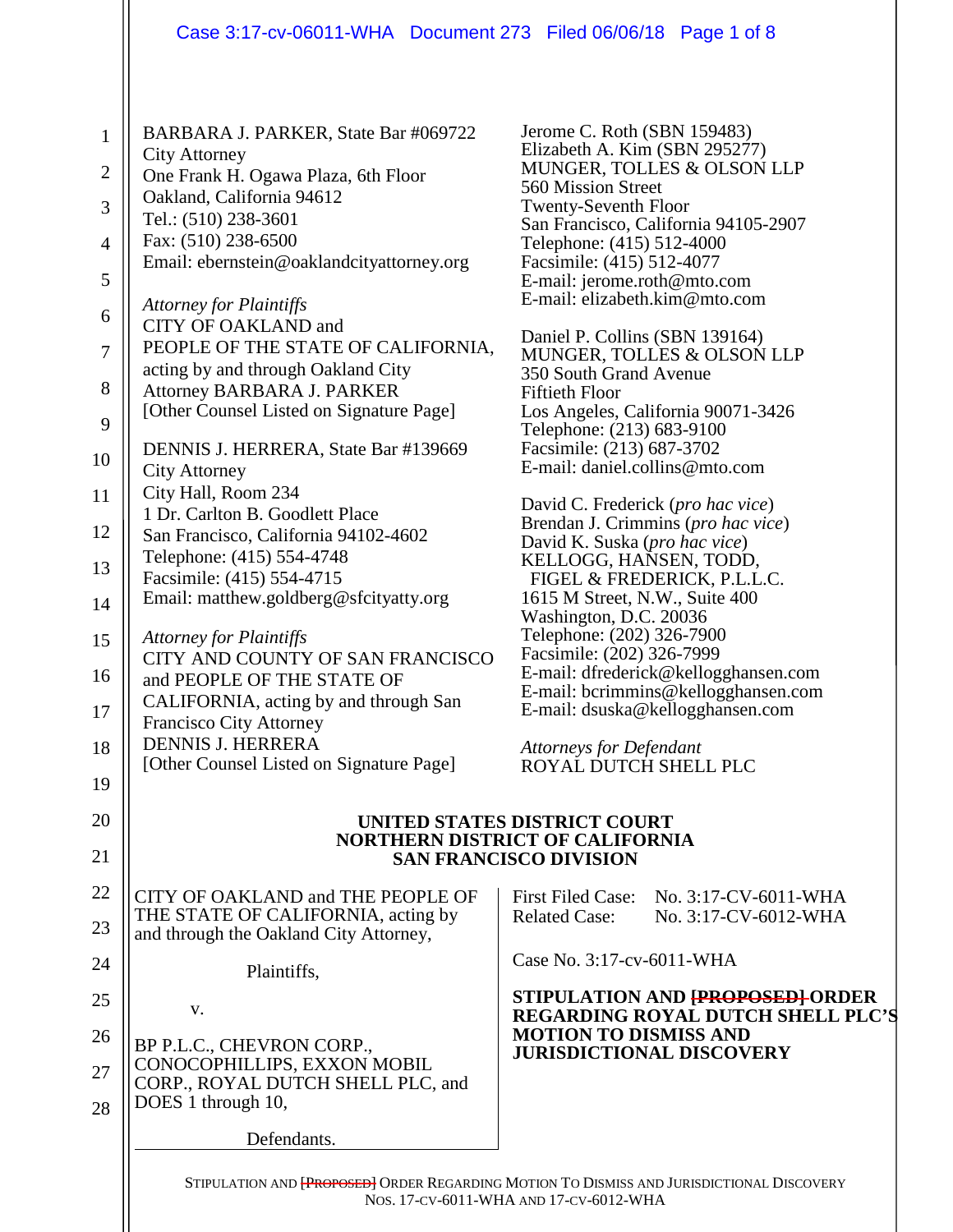|                | Case 3:17-cv-06011-WHA Document 273 Filed 06/06/18 Page 2 of 8                                          |                                                                                           |
|----------------|---------------------------------------------------------------------------------------------------------|-------------------------------------------------------------------------------------------|
| $\mathbf{1}$   | CITY AND COUNTY OF SAN FRANCISCO                                                                        |                                                                                           |
| $\overline{2}$ | and THE PEOPLE OF THE STATE OF<br>CALIFORNIA, acting by and through the San<br>Francisco City Attorney, |                                                                                           |
| 3              | Plaintiffs,                                                                                             |                                                                                           |
| $\overline{4}$ | V.                                                                                                      |                                                                                           |
| 5              | BP P.L.C., CHEVRON CORP.,                                                                               |                                                                                           |
| 6<br>$\tau$    | CONOCOPHILLIPS, EXXON MOBIL<br>CORP., ROYAL DUTCH SHELL PLC, and<br>DOES 1 through 10,                  |                                                                                           |
| 8              | Defendants.                                                                                             | Case No. 3:17-cv-6012-WHA                                                                 |
| 9              |                                                                                                         | STIPULATION AND <b>{PROPOSED}</b> ORDER<br><b>REGARDING ROYAL DUTCH SHELL PLC'S</b>       |
| 10             |                                                                                                         | <b>MOTION TO DISMISS AND</b><br><b>JURISDICTIONAL DISCOVERY</b>                           |
| 11             |                                                                                                         |                                                                                           |
| 12             |                                                                                                         |                                                                                           |
| 13             |                                                                                                         |                                                                                           |
| 14             |                                                                                                         |                                                                                           |
| 15             |                                                                                                         |                                                                                           |
| 16<br>17       |                                                                                                         |                                                                                           |
| 18             |                                                                                                         |                                                                                           |
| 19             |                                                                                                         |                                                                                           |
| 20             |                                                                                                         |                                                                                           |
| 21             |                                                                                                         |                                                                                           |
| 22             |                                                                                                         |                                                                                           |
| 23             |                                                                                                         |                                                                                           |
| 24             |                                                                                                         |                                                                                           |
| 25             |                                                                                                         |                                                                                           |
| 26             |                                                                                                         |                                                                                           |
| 27             |                                                                                                         |                                                                                           |
| 28             |                                                                                                         |                                                                                           |
|                |                                                                                                         | STIPULATION AND [PROPOSED] ORDER REGARDING MOTION TO DISMISS AND JURISDICTIONAL DISCOVERY |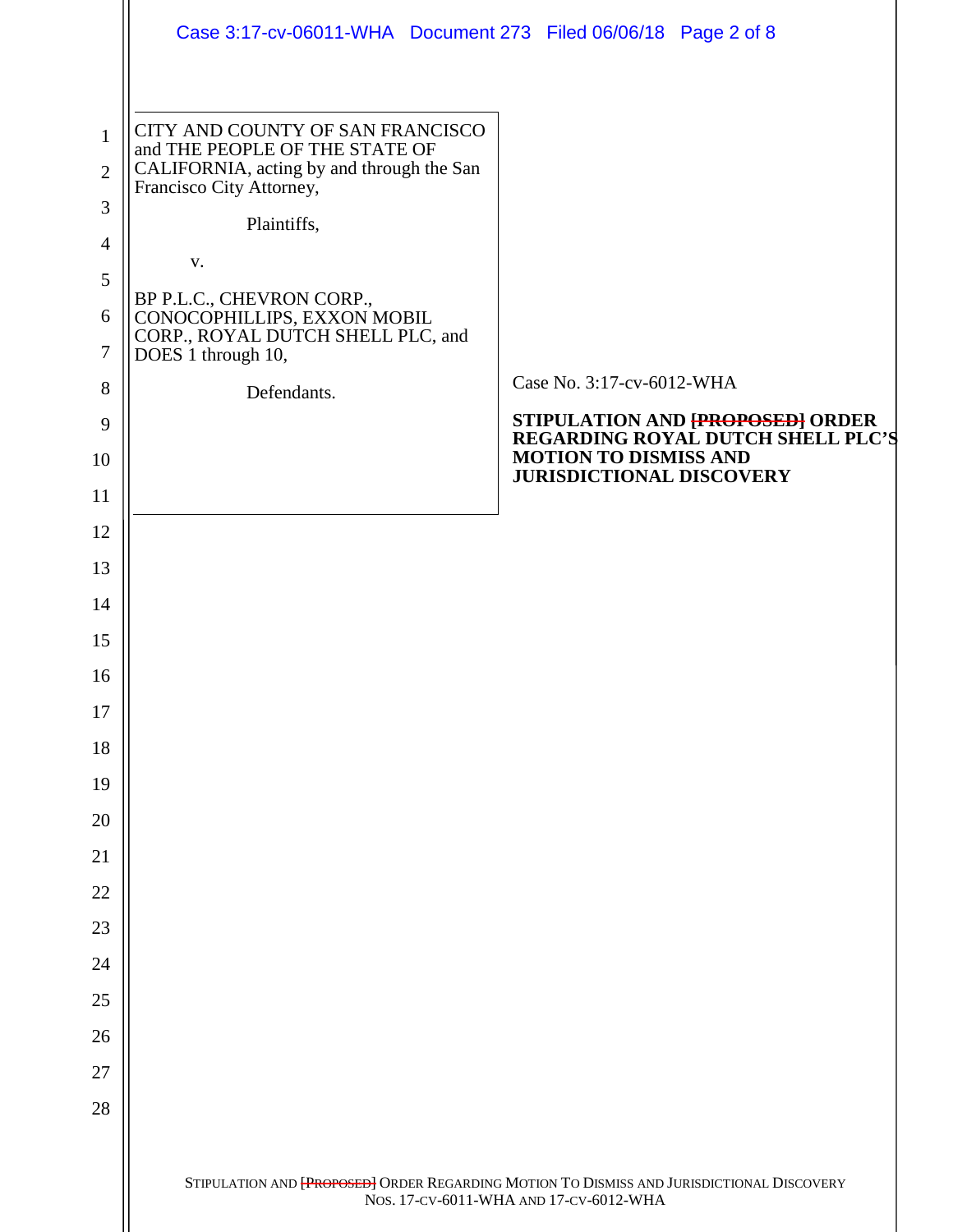WHEREAS, on April 19, 2018, Defendant Royal Dutch Shell plc ("Royal Dutch Shell") filed a motion to dismiss Plaintiffs' first amended complaints for lack of personal jurisdiction, insufficient service of process, and failure to state a claim under Federal Rules of Civil Procedure 12(b)(2), 12(b)(5), and  $12(b)(6)^1$ ;

WHEREAS, on May 25, 2018, "[f]or the reasons stated on the record" at the hearing on May 24, 2018, the Court ordered "jurisdictional discovery" as to Royal Dutch Shell and certain other Defendants, ordered discovery as to "whether Shell Oil Company is Royal Dutch Shell's 'general manager'" for purposes of sufficiency of process, and ordered supplemental briefing on the relevant motions to dismiss following the conclusion of that discovery<sup>2</sup>;

WHEREAS, Plaintiffs and Royal Dutch Shell will effectuate a waiver of service of summons in accordance with Federal Rule of Civil Procedure 4(d) that will moot Royal Dutch Shell's motion to dismiss for insufficient service of process under Rule 12(b)(5), thereby eliminating any need for discovery in connection with the Rule 12(b)(5) issues;

WHEREAS, to avoid the delay, burden, and expense of jurisdictional discovery and supplemental briefing, Royal Dutch Shell withdraws, for purposes of the above-captioned cases, the portions of its motion to dismiss that gave rise to Plaintiffs' request for jurisdictional discovery, and Plaintiffs agree that, in light of this withdrawal, jurisdictional discovery and supplemental briefing are no longer necessary;

WHEREAS, specifically, Royal Dutch Shell withdraws its arguments against specific personal jurisdiction in Section I.B of its motion to dismiss other than those set forth in Section I.B.3,<sup>3</sup> and Royal Dutch Shell also withdraws the Declaration of Linda Szymanski, which was not cited or relied upon in Section I.B.3<sup>4</sup>;

- 1 *See* ECF 222, 225, 17-cv-6011; ECF 186, 188, 17-cv-6012.
- <sup>2</sup> *See* ECF 259, 17-cv-6011; ECF 217, 17-cv-6012.

<sup>3</sup> Section I.B.3 is entitled, "Plaintiffs Cannot Show That Their Claims Arise From The Attenuated Jurisdictional Contacts Alleged In The Amended Complaints."

<sup>4</sup> Royal Dutch Shell therefore preserves, and continues to assert, the argument in Section I.B.3 (pp. 15-16) of Royal Dutch Shell's Rule 12(b)(2) motion [ECF 222, 17-cv-6011; ECF 186, 17-cv-6012] and in the associated portion of Royal Dutch Shell's reply brief, *viz*., Section I.B. (pp. 6-9) [ECF 249, 17-cv-6011; ECF 209, 17-cv-6012].

1

2

3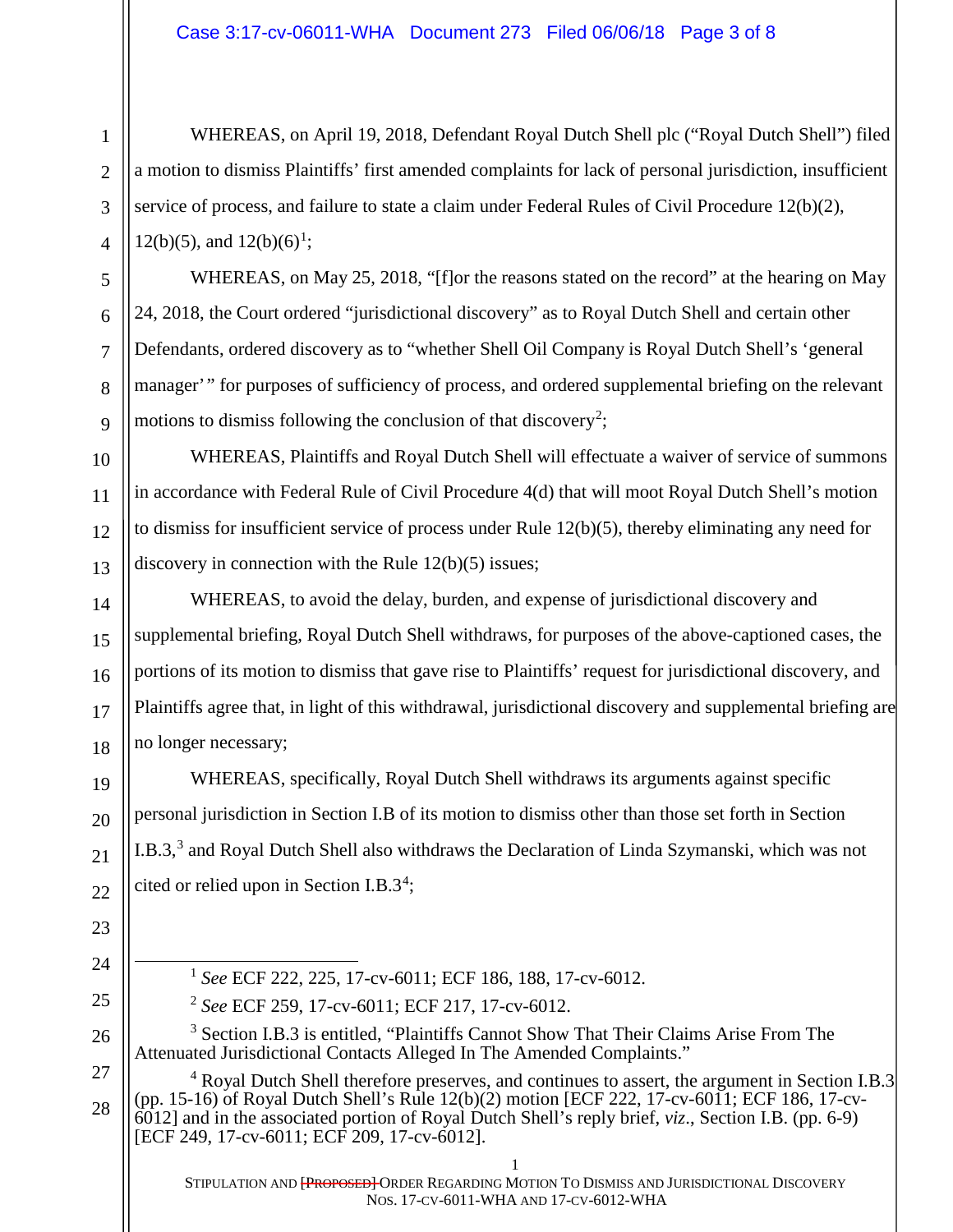WHEREAS, with the aforementioned withdrawal, there is no remaining portion of Royal Dutch Shell's motion to dismiss under Rule 12(b)(2) as to which Royal Dutch Shell is relying on any declaration or other factual submission or as to which Plaintiffs are seeking discovery;

WHEREAS, Royal Dutch Shell's remaining argument concerning specific personal jurisdiction in Section I.B.3 is substantially analogous to the specific personal jurisdiction argument advanced by Exxon Mobil Corporation, as to which discovery has not been ordered;

WHEREAS, Plaintiffs and Royal Dutch Shell agree that Royal Dutch Shell's withdrawal of certain of its arguments concerning specific personal jurisdiction in these cases shall have the same effect as if Royal Dutch Shell had not made those arguments in its motion to dismiss, and that this withdrawal is without prejudice to Royal Dutch Shell's right to contest any issue concerning the merits of Plaintiffs' claims or Royal Dutch Shell's right to contest personal jurisdiction in other cases.

NOW THEREFORE, Plaintiffs and Royal Dutch Shell HEREBY STIPULATE AND AGREE, subject to the approval and order of the Court, as follows:

1. For purposes of the above-captioned cases, Royal Dutch Shell withdraws its arguments against specific personal jurisdiction in Section I.B of its motion to dismiss other than those set forth in Section I.B.3, and Royal Dutch Shell also withdraws the Declaration of Linda Szymanski, with the same effect as if those arguments had not been made and that evidence had not been presented.

2. The only arguments Royal Dutch Shell continues to assert concerning specific personal jurisdiction in the above-captioned cases are those in Section I.B.3 (pp. 15-16) of Royal Dutch Shell's Rule 12(b)(2) motion [ECF 222, 17-cv-6011; ECF 186, 17-cv-6012] and the associated portion of Royal Dutch Shell's reply brief, *viz*., Section I.B (pp. 6-9) [ECF 249, 17-cv-6011; ECF 209, 17-cv-6012].

3. Because of this withdrawal, and because of Plaintiffs' and Royal Dutch Shell's intention to effectuate a waiver of service of process through Rule 4(d) in the above-captioned cases, Plaintiffs agree that their requests for discovery in connection with Royal Dutch Shell's motion to dismiss are moot, and Plaintiffs will not serve jurisdictional discovery on Royal Dutch Shell. Royal Dutch Shell likewise will not serve jurisdictional discovery on Plaintiffs.

1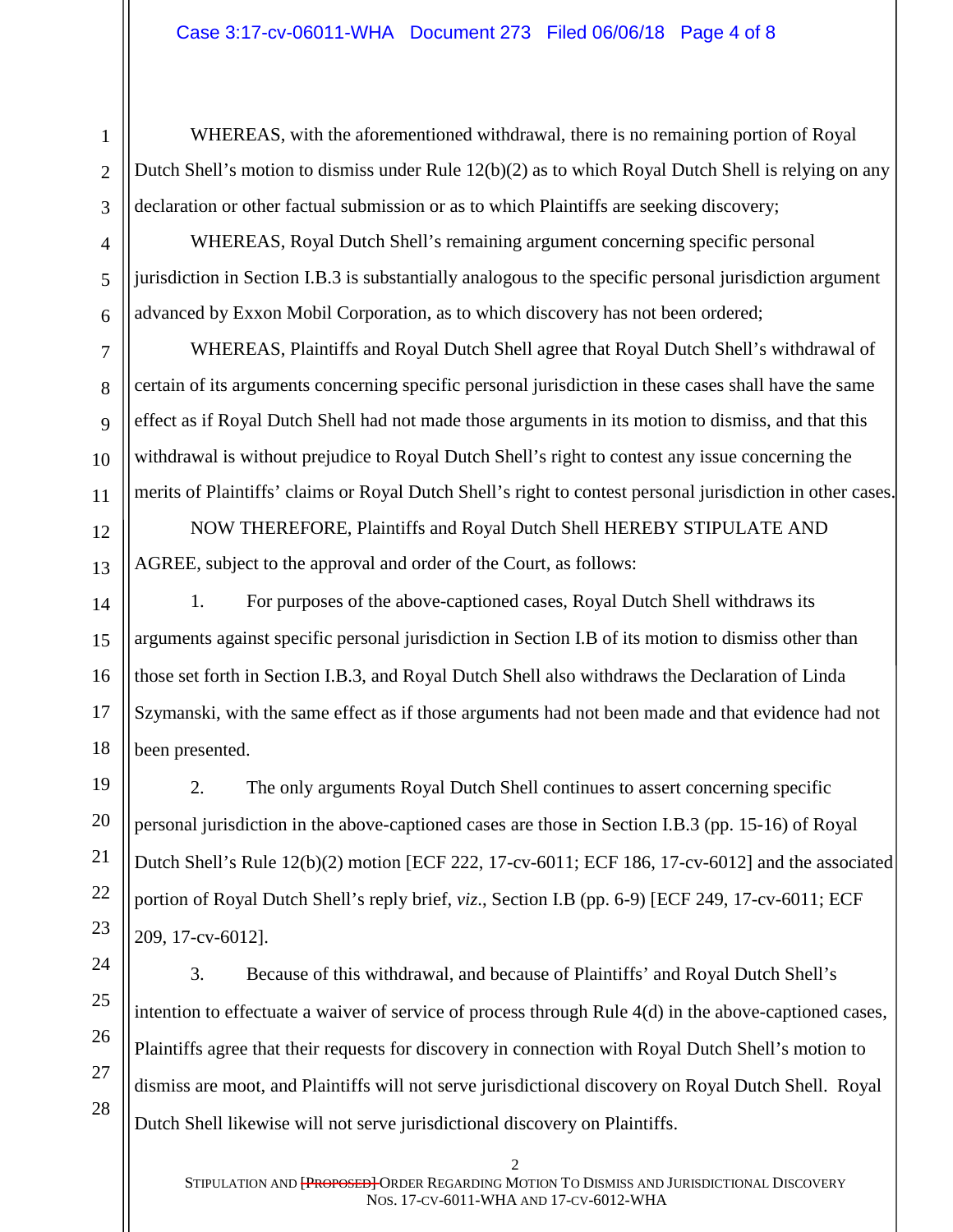4. Because of this stipulation, there is no need for jurisdictional discovery as to Royal Dutch Shell or discovery as to "whether Shell Oil Company is Royal Dutch Shell's 'general manager,'" and there is likewise no need for further supplemental briefing on Royal Dutch Shell's motion to dismiss.

## **IT IS SO STIPULATED**.

| Dated: June 5, 2018 |
|---------------------|
|---------------------|

1

2

3

4

5

6

7

| 8  | Dated. Julie J, $2010$                                                       | <b>TZC2</b> he                          |
|----|------------------------------------------------------------------------------|-----------------------------------------|
| 9  | **/s/ Erin Bernstein<br>BARBARA J. PARKER, State Bar #069722                 | /s/ D<br>Jeron                          |
| 10 | <b>City Attorney</b><br>MARIA BEE, State Bar #167716                         | Eliza<br><b>MUN</b>                     |
| 11 | <b>Special Counsel</b>                                                       | 560 N<br>Twen                           |
| 12 | ERIN BERNSTEIN, State Bar #231539<br><b>Supervising Deputy City Attorney</b> | San F<br>Telep                          |
| 13 | MALIA MCPHERSON, State Bar #313918                                           | Facsi<br>E-ma                           |
| 14 | Attorney<br>One Frank H. Ogawa Plaza, 6th Floor                              | E-ma                                    |
| 15 | Oakland, California 94612<br>Tel.: (510) 238-3601                            | Danie<br><b>MUN</b>                     |
| 16 | Fax: (510) 238-6500<br>Email: ebernstein@oaklandcityattorney.org             | 350 S                                   |
| 17 |                                                                              | Fiftie<br>$\operatorname{Los}$ $\angle$ |
| 18 | <b>Attorneys for Plaintiffs</b><br>CITY OF OAKLAND and                       | Telep<br>Facsi                          |
| 19 | PEOPLE OF THE STATE OF CALIFORNIA,<br>acting by and through Oakland City     | E-ma                                    |
| 20 | Attorney BARBARA J. PARKER                                                   | David<br><b>Brend</b>                   |
| 21 | ** Pursuant to Civ. L.R. $5-1(i)(3)$ , the                                   | Davio<br><b>KELI</b>                    |
| 22 | electronic filer has obtained approval from<br>this signatory.               | <b>FIC</b><br>1615                      |
| 23 |                                                                              | Wash<br>Telep                           |
| 24 |                                                                              | Facsi<br>E-ma                           |
| 25 |                                                                              | E-ma<br>E-ma                            |
| 26 |                                                                              | <b>Attor</b>                            |
| 27 |                                                                              |                                         |
| 28 |                                                                              |                                         |
|    |                                                                              | 3                                       |
|    |                                                                              |                                         |

Respectfully submitted,

*/avid C. Frederick*<br>ne C. Roth (SBN 159483) beth A. Kim (SBN 295277) NGER, TOLLES & OLSON LLP **Mission Street** nty-Seventh Floor Francisco, California 94105-2907 ohone: (415) 512-4000 mile: (415) 512-4077 E-mail: jerome.roth@mto.com E-mail: elizabeth.kim@mto.com

el P. Collins (SBN 139164) NGER, TOLLES & OLSON LLP South Grand Avenue eth Floor Angeles, California 90071-3426 ohone: (213) 683-9100 mile: (213) 687-3702 E-mail: daniel.collins@mto.com

d C. Frederick (*pro hac vice*) Brendan J. Crimmins (*pro hac vice*) d K. Suska (*pro hac vice*) LOGG, HAÑSEN, TODD, **FIGURE & FREDERICK, P.L.L.C.** M Street, N.W., Suite 400 nington, D.C. 20036 ohone: (202) 326-7900 mile: (202) 326-7999 il: dfrederick@kellogghansen.com il: bcrimmins@kellogghansen.com il: dsuska@kellogghansen.com

*Attorneys for Defendant Royal Dutch Shell plc*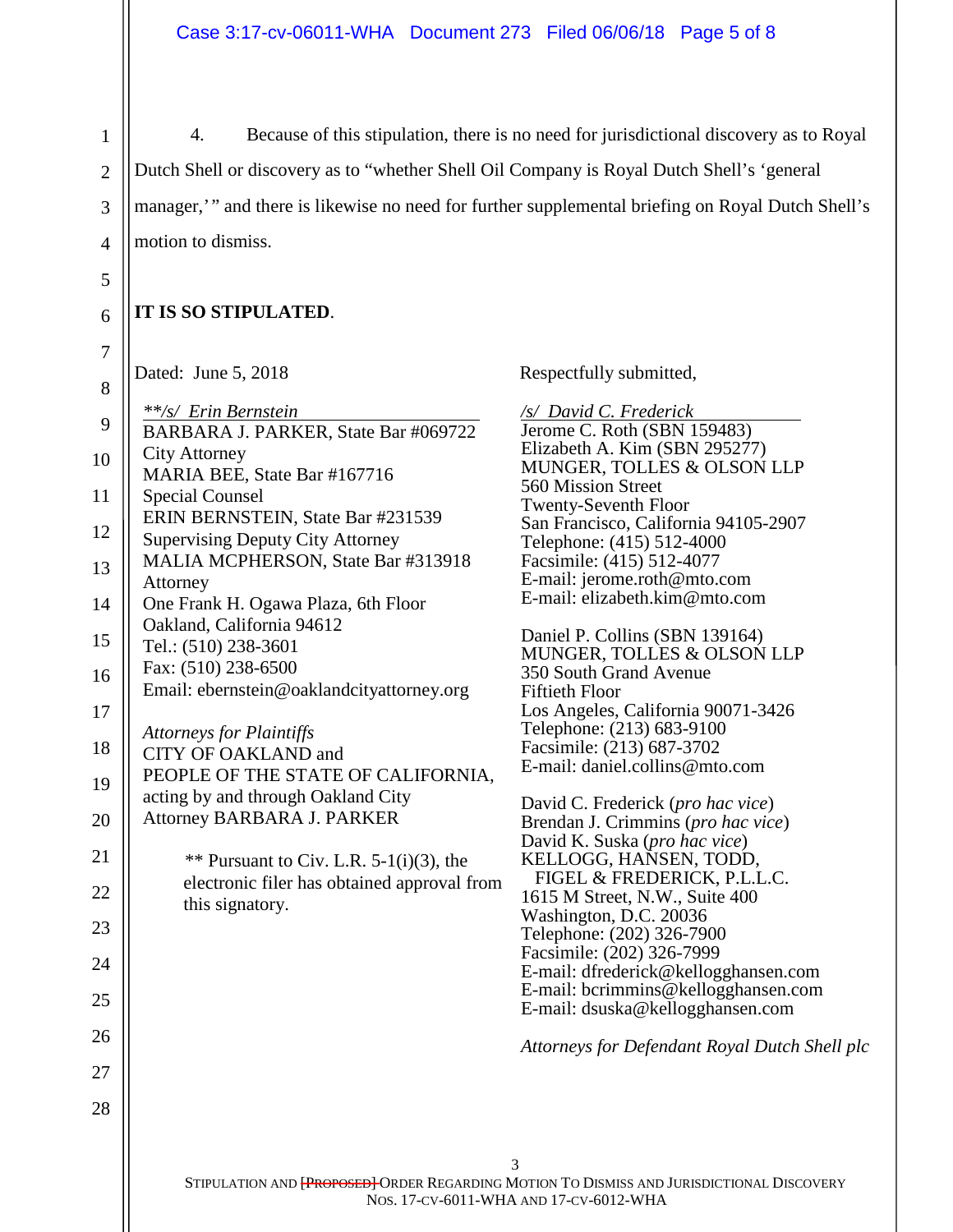| 1<br>**/s/ Matthew D. Goldberg<br>DENNIS J. HERRERA, State Bar #139669<br>2<br><b>City Attorney</b><br>RONALD P. FLYNN, State Bar #184186<br>3<br><b>Chief Deputy City Attorney</b><br>YVONNE R. MERÉ, State Bar #173594<br>$\overline{4}$<br>Chief of Complex and Affirmative Litigation<br>5<br>ROBB W. KAPLA, State Bar #238896<br>Deputy City Attorney<br>6<br>MATTHEW D. GOLDBERG, State Bar<br>7<br>#240776<br>Deputy City Attorney<br>8<br>City Hall, Room 234<br>1 Dr. Carlton B. Goodlett Place<br>9<br>San Francisco, California 94102-4602<br>Telephone: (415) 554-4748<br>10<br>Facsimile: (415) 554-4715<br>11<br>Email: matthew.goldberg@sfcityatty.org<br>12<br><b>Attorneys for Plaintiffs</b><br>CITY AND COUNTY OF SAN FRANCISCO<br>13<br>and PEOPLE OF THE STATE OF<br>14<br>CALIFORNIA, acting by and through San<br><b>Francisco City Attorney</b><br>15<br><b>DENNIS J. HERRERA</b><br>16<br>** Pursuant to Civ. L.R. $5-1(i)(3)$ , the<br>electronic filer has obtained approval from<br>17<br>this signatory.<br>18<br>**/s/ Steve W. Berman<br>19<br>STEVE W. BERMAN (pro hac vice)<br>steve@hbsslaw.com<br>20<br>HAGENS BERMAN SOBOL SHAPIRO LLP<br>1918 Eighth Ave. Suite 3300<br>21<br>Seattle, Washington 98101<br>Tel.: (206) 623-7292<br>22<br>Fax: (206) 623-0594<br>23<br>SHANA E. SCARLETT (State Bar #217895)<br>HAGENS BERMAN SOBOL SHAPIRO LLP<br>24<br>715 Hearst Avenue, Suite 202<br>Berkeley, California 94710<br>25<br>Tel.: (510) 725-3000<br>Fax: (510) 725-3001<br>26<br>27<br>28<br>4<br>NOS. 17-CV-6011-WHA AND 17-CV-6012-WHA | Case 3:17-cv-06011-WHA Document 273 Filed 06/06/18 Page 6 of 8                                   |
|-------------------------------------------------------------------------------------------------------------------------------------------------------------------------------------------------------------------------------------------------------------------------------------------------------------------------------------------------------------------------------------------------------------------------------------------------------------------------------------------------------------------------------------------------------------------------------------------------------------------------------------------------------------------------------------------------------------------------------------------------------------------------------------------------------------------------------------------------------------------------------------------------------------------------------------------------------------------------------------------------------------------------------------------------------------------------------------------------------------------------------------------------------------------------------------------------------------------------------------------------------------------------------------------------------------------------------------------------------------------------------------------------------------------------------------------------------------------------------------------------------------------------------------------------------------------------------|--------------------------------------------------------------------------------------------------|
|                                                                                                                                                                                                                                                                                                                                                                                                                                                                                                                                                                                                                                                                                                                                                                                                                                                                                                                                                                                                                                                                                                                                                                                                                                                                                                                                                                                                                                                                                                                                                                               |                                                                                                  |
|                                                                                                                                                                                                                                                                                                                                                                                                                                                                                                                                                                                                                                                                                                                                                                                                                                                                                                                                                                                                                                                                                                                                                                                                                                                                                                                                                                                                                                                                                                                                                                               |                                                                                                  |
|                                                                                                                                                                                                                                                                                                                                                                                                                                                                                                                                                                                                                                                                                                                                                                                                                                                                                                                                                                                                                                                                                                                                                                                                                                                                                                                                                                                                                                                                                                                                                                               |                                                                                                  |
|                                                                                                                                                                                                                                                                                                                                                                                                                                                                                                                                                                                                                                                                                                                                                                                                                                                                                                                                                                                                                                                                                                                                                                                                                                                                                                                                                                                                                                                                                                                                                                               |                                                                                                  |
|                                                                                                                                                                                                                                                                                                                                                                                                                                                                                                                                                                                                                                                                                                                                                                                                                                                                                                                                                                                                                                                                                                                                                                                                                                                                                                                                                                                                                                                                                                                                                                               |                                                                                                  |
|                                                                                                                                                                                                                                                                                                                                                                                                                                                                                                                                                                                                                                                                                                                                                                                                                                                                                                                                                                                                                                                                                                                                                                                                                                                                                                                                                                                                                                                                                                                                                                               |                                                                                                  |
|                                                                                                                                                                                                                                                                                                                                                                                                                                                                                                                                                                                                                                                                                                                                                                                                                                                                                                                                                                                                                                                                                                                                                                                                                                                                                                                                                                                                                                                                                                                                                                               |                                                                                                  |
|                                                                                                                                                                                                                                                                                                                                                                                                                                                                                                                                                                                                                                                                                                                                                                                                                                                                                                                                                                                                                                                                                                                                                                                                                                                                                                                                                                                                                                                                                                                                                                               |                                                                                                  |
|                                                                                                                                                                                                                                                                                                                                                                                                                                                                                                                                                                                                                                                                                                                                                                                                                                                                                                                                                                                                                                                                                                                                                                                                                                                                                                                                                                                                                                                                                                                                                                               |                                                                                                  |
|                                                                                                                                                                                                                                                                                                                                                                                                                                                                                                                                                                                                                                                                                                                                                                                                                                                                                                                                                                                                                                                                                                                                                                                                                                                                                                                                                                                                                                                                                                                                                                               |                                                                                                  |
|                                                                                                                                                                                                                                                                                                                                                                                                                                                                                                                                                                                                                                                                                                                                                                                                                                                                                                                                                                                                                                                                                                                                                                                                                                                                                                                                                                                                                                                                                                                                                                               |                                                                                                  |
|                                                                                                                                                                                                                                                                                                                                                                                                                                                                                                                                                                                                                                                                                                                                                                                                                                                                                                                                                                                                                                                                                                                                                                                                                                                                                                                                                                                                                                                                                                                                                                               |                                                                                                  |
|                                                                                                                                                                                                                                                                                                                                                                                                                                                                                                                                                                                                                                                                                                                                                                                                                                                                                                                                                                                                                                                                                                                                                                                                                                                                                                                                                                                                                                                                                                                                                                               |                                                                                                  |
|                                                                                                                                                                                                                                                                                                                                                                                                                                                                                                                                                                                                                                                                                                                                                                                                                                                                                                                                                                                                                                                                                                                                                                                                                                                                                                                                                                                                                                                                                                                                                                               |                                                                                                  |
|                                                                                                                                                                                                                                                                                                                                                                                                                                                                                                                                                                                                                                                                                                                                                                                                                                                                                                                                                                                                                                                                                                                                                                                                                                                                                                                                                                                                                                                                                                                                                                               |                                                                                                  |
|                                                                                                                                                                                                                                                                                                                                                                                                                                                                                                                                                                                                                                                                                                                                                                                                                                                                                                                                                                                                                                                                                                                                                                                                                                                                                                                                                                                                                                                                                                                                                                               |                                                                                                  |
|                                                                                                                                                                                                                                                                                                                                                                                                                                                                                                                                                                                                                                                                                                                                                                                                                                                                                                                                                                                                                                                                                                                                                                                                                                                                                                                                                                                                                                                                                                                                                                               |                                                                                                  |
|                                                                                                                                                                                                                                                                                                                                                                                                                                                                                                                                                                                                                                                                                                                                                                                                                                                                                                                                                                                                                                                                                                                                                                                                                                                                                                                                                                                                                                                                                                                                                                               |                                                                                                  |
|                                                                                                                                                                                                                                                                                                                                                                                                                                                                                                                                                                                                                                                                                                                                                                                                                                                                                                                                                                                                                                                                                                                                                                                                                                                                                                                                                                                                                                                                                                                                                                               |                                                                                                  |
|                                                                                                                                                                                                                                                                                                                                                                                                                                                                                                                                                                                                                                                                                                                                                                                                                                                                                                                                                                                                                                                                                                                                                                                                                                                                                                                                                                                                                                                                                                                                                                               |                                                                                                  |
|                                                                                                                                                                                                                                                                                                                                                                                                                                                                                                                                                                                                                                                                                                                                                                                                                                                                                                                                                                                                                                                                                                                                                                                                                                                                                                                                                                                                                                                                                                                                                                               |                                                                                                  |
|                                                                                                                                                                                                                                                                                                                                                                                                                                                                                                                                                                                                                                                                                                                                                                                                                                                                                                                                                                                                                                                                                                                                                                                                                                                                                                                                                                                                                                                                                                                                                                               |                                                                                                  |
|                                                                                                                                                                                                                                                                                                                                                                                                                                                                                                                                                                                                                                                                                                                                                                                                                                                                                                                                                                                                                                                                                                                                                                                                                                                                                                                                                                                                                                                                                                                                                                               |                                                                                                  |
|                                                                                                                                                                                                                                                                                                                                                                                                                                                                                                                                                                                                                                                                                                                                                                                                                                                                                                                                                                                                                                                                                                                                                                                                                                                                                                                                                                                                                                                                                                                                                                               |                                                                                                  |
|                                                                                                                                                                                                                                                                                                                                                                                                                                                                                                                                                                                                                                                                                                                                                                                                                                                                                                                                                                                                                                                                                                                                                                                                                                                                                                                                                                                                                                                                                                                                                                               |                                                                                                  |
|                                                                                                                                                                                                                                                                                                                                                                                                                                                                                                                                                                                                                                                                                                                                                                                                                                                                                                                                                                                                                                                                                                                                                                                                                                                                                                                                                                                                                                                                                                                                                                               |                                                                                                  |
|                                                                                                                                                                                                                                                                                                                                                                                                                                                                                                                                                                                                                                                                                                                                                                                                                                                                                                                                                                                                                                                                                                                                                                                                                                                                                                                                                                                                                                                                                                                                                                               |                                                                                                  |
|                                                                                                                                                                                                                                                                                                                                                                                                                                                                                                                                                                                                                                                                                                                                                                                                                                                                                                                                                                                                                                                                                                                                                                                                                                                                                                                                                                                                                                                                                                                                                                               |                                                                                                  |
|                                                                                                                                                                                                                                                                                                                                                                                                                                                                                                                                                                                                                                                                                                                                                                                                                                                                                                                                                                                                                                                                                                                                                                                                                                                                                                                                                                                                                                                                                                                                                                               |                                                                                                  |
|                                                                                                                                                                                                                                                                                                                                                                                                                                                                                                                                                                                                                                                                                                                                                                                                                                                                                                                                                                                                                                                                                                                                                                                                                                                                                                                                                                                                                                                                                                                                                                               |                                                                                                  |
|                                                                                                                                                                                                                                                                                                                                                                                                                                                                                                                                                                                                                                                                                                                                                                                                                                                                                                                                                                                                                                                                                                                                                                                                                                                                                                                                                                                                                                                                                                                                                                               |                                                                                                  |
|                                                                                                                                                                                                                                                                                                                                                                                                                                                                                                                                                                                                                                                                                                                                                                                                                                                                                                                                                                                                                                                                                                                                                                                                                                                                                                                                                                                                                                                                                                                                                                               |                                                                                                  |
|                                                                                                                                                                                                                                                                                                                                                                                                                                                                                                                                                                                                                                                                                                                                                                                                                                                                                                                                                                                                                                                                                                                                                                                                                                                                                                                                                                                                                                                                                                                                                                               |                                                                                                  |
|                                                                                                                                                                                                                                                                                                                                                                                                                                                                                                                                                                                                                                                                                                                                                                                                                                                                                                                                                                                                                                                                                                                                                                                                                                                                                                                                                                                                                                                                                                                                                                               |                                                                                                  |
|                                                                                                                                                                                                                                                                                                                                                                                                                                                                                                                                                                                                                                                                                                                                                                                                                                                                                                                                                                                                                                                                                                                                                                                                                                                                                                                                                                                                                                                                                                                                                                               |                                                                                                  |
|                                                                                                                                                                                                                                                                                                                                                                                                                                                                                                                                                                                                                                                                                                                                                                                                                                                                                                                                                                                                                                                                                                                                                                                                                                                                                                                                                                                                                                                                                                                                                                               | STIPULATION AND <b>{PROPOSED}</b> ORDER REGARDING MOTION TO DISMISS AND JURISDICTIONAL DISCOVERY |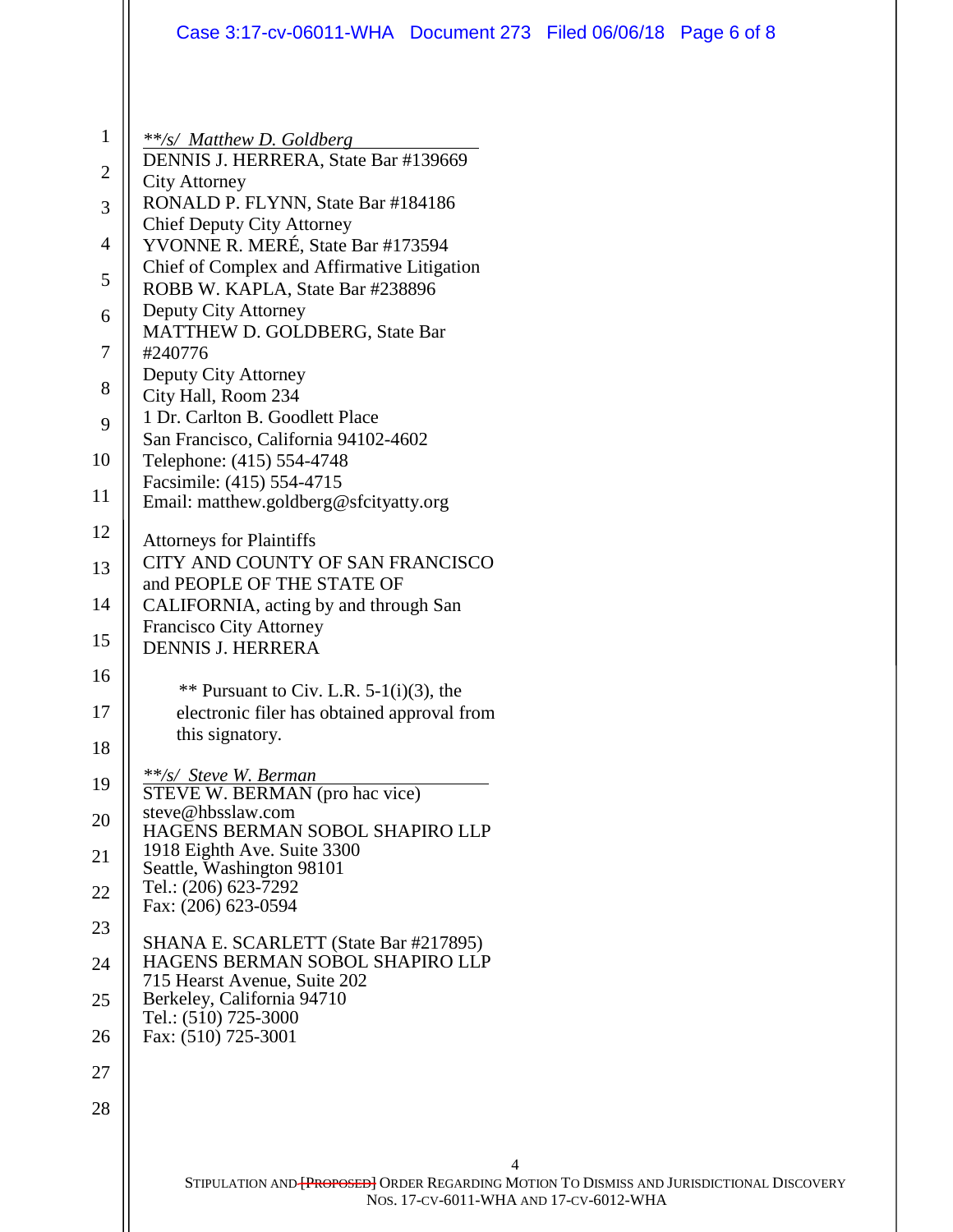|                  | Case 3:17-cv-06011-WHA Document 273 Filed 06/06/18 Page 7 of 8                                                                      |
|------------------|-------------------------------------------------------------------------------------------------------------------------------------|
|                  |                                                                                                                                     |
| $\mathbf{1}$     | MATTHEW F. PAWA (pro hac vice)                                                                                                      |
| $\overline{2}$   | mattp@hbsslaw.com<br>BENJAMIN A. KRASS (pro hac vice)                                                                               |
| 3                | benk@hbsslaw.com<br>HAGENS BERMAN SOBOL SHAPIRO LLP                                                                                 |
| $\overline{4}$   | 1280 Centre Street, Suite 230<br>Newton Centre, Massachusetts 02459                                                                 |
| 5                | Tel.: (617) 641-9550<br>Fax: (617) 641-9551                                                                                         |
| 6                | Of Counsel Attorneys for Plaintiffs                                                                                                 |
| $\boldsymbol{7}$ | ** Pursuant to Civ. L.R. $5-1(i)(3)$ , the                                                                                          |
| 8<br>9           | electronic filer has obtained approval from<br>this signatory.                                                                      |
| 10               |                                                                                                                                     |
| 11               |                                                                                                                                     |
| 12               |                                                                                                                                     |
| 13               |                                                                                                                                     |
| 14               |                                                                                                                                     |
| 15               |                                                                                                                                     |
| 16               |                                                                                                                                     |
| 17               |                                                                                                                                     |
| 18               |                                                                                                                                     |
| 19               |                                                                                                                                     |
| 20               |                                                                                                                                     |
| 21               |                                                                                                                                     |
| 22               |                                                                                                                                     |
| 23               |                                                                                                                                     |
| 24               |                                                                                                                                     |
| 25               |                                                                                                                                     |
| 26               |                                                                                                                                     |
| 27               |                                                                                                                                     |
| 28               |                                                                                                                                     |
|                  | 5                                                                                                                                   |
|                  | STIPULATION AND [PROPOSED] ORDER REGARDING MOTION TO DISMISS AND JURISDICTIONAL DISCOVERY<br>NOS. 17-CV-6011-WHA AND 17-CV-6012-WHA |